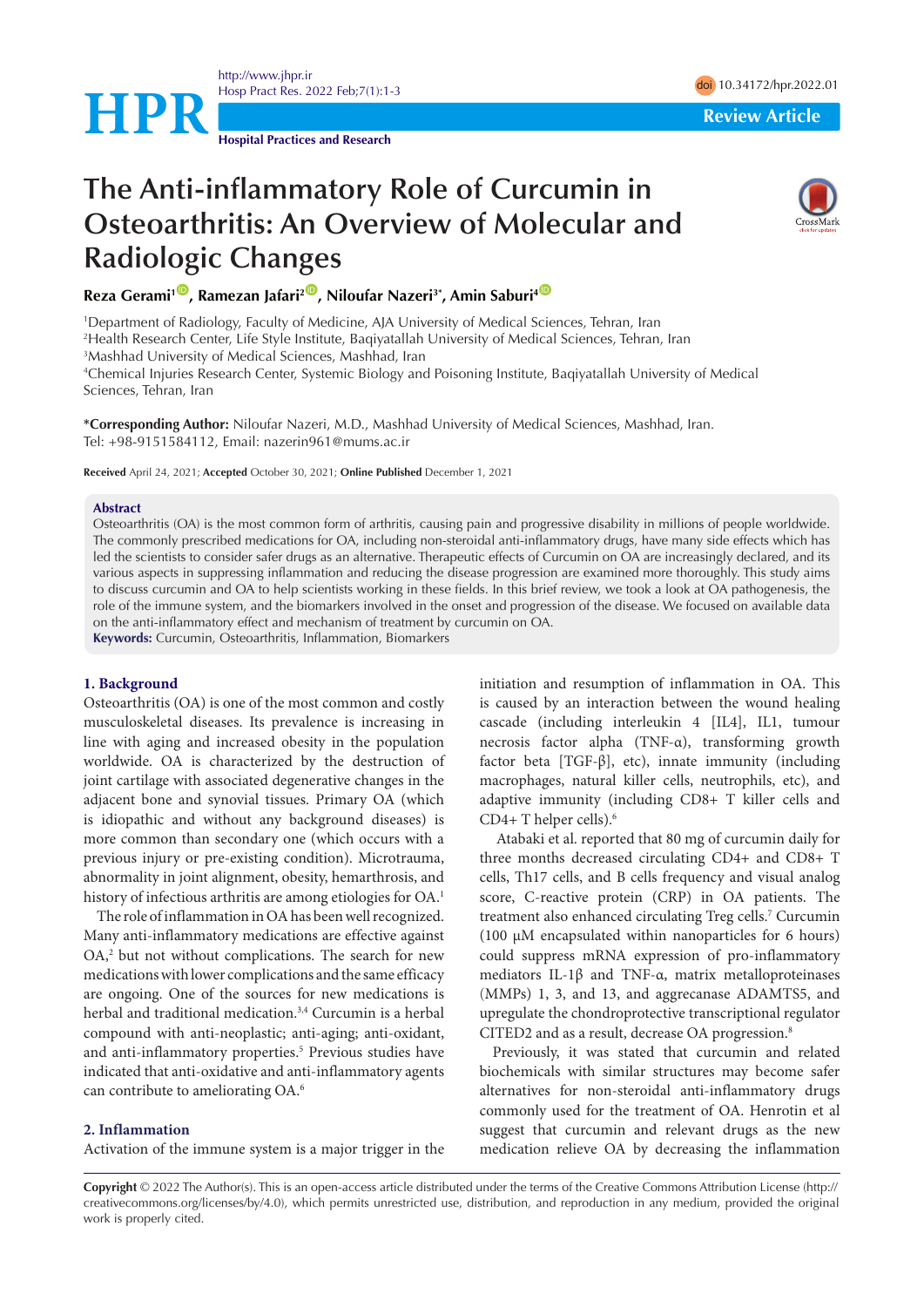and inflammatory markers such as IL-1.5 Evidence on the efficacy of curcumin in relieving the pain of patients with OA is limited. Pinsornsak and Niempoog showed the analgesic property of 1000 mg/d curcumin for 3 months in addition to diclofenac, although they did not evaluate antiinflammatory markers.9 In another study, Rahimnia et al conducted a double-blind placebo controlled randomized clinical trial on patients with knee OA. During 6 weeks, the patients received 1500 mg of curcumin per day. The authors found that superoxide dismutase and malondialdehyde, white blood count, TGF-β, IL-6, IL-4 reduced significantly.<sup>10</sup> Due to negligible changes in CRP and ESR amount, they demonstrated that improvement in clinical symptoms of OA in patients who were treated with Curcuminoid cannot be attributed to the anti-inflammatory properties of these phytochemicals.10,11

Among ILs, IL-1β, IL-8, IL-18, activator protein 1 (AP-1)/nuclear factor-kappa B (NF-κB) are involved in inflammation pathway and pro-inflammatory conditions in knee OA and chondrocytes.5,12,13 Moreover, Yeh et al after encapsulating curcumin found that Curcuminoidloaded liposomes can downregulate the expression of inflammatory markers on osteoblasts, and induce a high osteoprotegerin/receptor activator of nuclear factor κB ligand (RANKL) ratio to preclude osteoclastogenesis and they finally concluded this compound can decrease the speed of OA progression.<sup>13</sup>

In a study conducted by Wang et  $al$ ,<sup>14</sup> the proinflammatory role of TGF in synovitis and joint destruction was recognized. Furthermore, the TGF beta, prostaglandin E2 and matrix metalloproteinase-3 were also involved in OA and curcumin could reduce these factors in metacarpophalangeal joints in horses.

Curcumin and resveratrol also act synergistically in protecting human articular chondrocytes via inhibition of IL-1beta-induced NF-κB-mediated inflammation and apoptosis.15 Meanwhile, it was confirmed that the stability and absorption of curcumin are increased by complexation with phospholipids.<sup>16</sup>

NF-κB17 and other biomarkers in the family of the 'omics' (genomics, metabolomics, proteomics , and lipidomics) 18 shall be assessed for the efficacy of the anti-inflammatory effect of curcumin in OA patients in future studies, and this effect should be compared with the clinical changes.<sup>19</sup>

## **3. Radiologic Changes**

There are limited studies on the radiologic changes in OA with curcumin treatment. In an animal study conducted by Taty Anna et al, curcumin improved radiologic features of Collagen-induced arthritis (an experimental autoimmunemediated polyarthritis). They declared that daily treatment with 110 mg/mL/kg CL induced a significant mean difference in the ESR (*P*<0.01) and radiological scores (*P*<0.01) on day-28 compared to the olive oil-treated group."20

Wang et al in a prospective RCT study, evaluated the effect of *Curcuma longa* extract (80% turmerosaccharides

# Review Highlights

# **What Is Already Known?**

Osteoarthritis is a common disabling musculoskeletal disease and its medications, including non-steroidal antiinflammatory drugs, have many side effects. Researchers are therefore seeking better alternatives, including herbal medications.

# **What Does This Study Add?**

Several studies have represented anti-inflammatory and analgesic effects of curcumins and these medications have shown to be a safe alternative treatment for OA.

and 20% curcumin extract, 2×500 mg capsules/day) on 36 cases of considerable OA with a moderate amount of ultrasound-defined effusion/synovitis (≥4 mm thickness in the suprapatellar region) for 12 weeks. There were no significant changes in MRI-defined effusion-synovitis volume between groups.21 They concluded that *Curcuma longa* extract did not affect knee measures analyzed by MRI21; however it seems that the duration of the treatment may not be enough to change the imaging findings.

## **4. Conclusion**

Curcuminoids have represented a safe alternative treatment for OA in several studies. Future studies on the efficacy of curcumin in treating OA should focus on the mechanism of cartilage repair, target therapy of the effective inflammatory components, and new drug delivery systems such as subcutaneous delivery.<sup>22</sup> Approaches such as using synergistic treatments like vitamin D therapy that are effective on inflammatory conditions, and adding curcumin with promising non-pharmacological therapies such as acupuncture and cognitive behavior therapy to relieve chronic pain, should be attempted.23,24

#### **Authors' Contributions**

AS, RG and RJ conceived of the presented idea and collected the data. NN worked out the details and wrote the manuscript with the supervision of AS. All authors contributed to the final manuscript.

#### **Conflict of Interest Disclosures**

None declared.

### **Ethical Approval**

Not applicable.

#### **Funding/Support**

None.

#### **References**

- 1. Creamer P, Hochberg MC. Osteoarthritis. Lancet. 1997;350(9076):503-508. doi[:10.1016/s0140-6736\(97\)07226-7](https://doi.org/10.1016/s0140-6736(97)07226-7).
- 2. Panahi Y, Rahimnia AR, Sharafi M, Alishiri G, Saburi A, Sahebkar A. Curcuminoid treatment for knee osteoarthritis: a randomized double-blind placebo-controlled trial. Phytother Res. 2014;28(11):1625-1631. doi:[10.1002/ptr.5174.](https://doi.org/10.1002/ptr.5174)
- 3. Ahmadiani A, Hosseiny J, Semnanian S, et al. Antinociceptive and anti-inflammatory effects of *Elaeagnus angustifolia* fruit extract. J Ethnopharmacol. 2000;72(1-2):287-292.